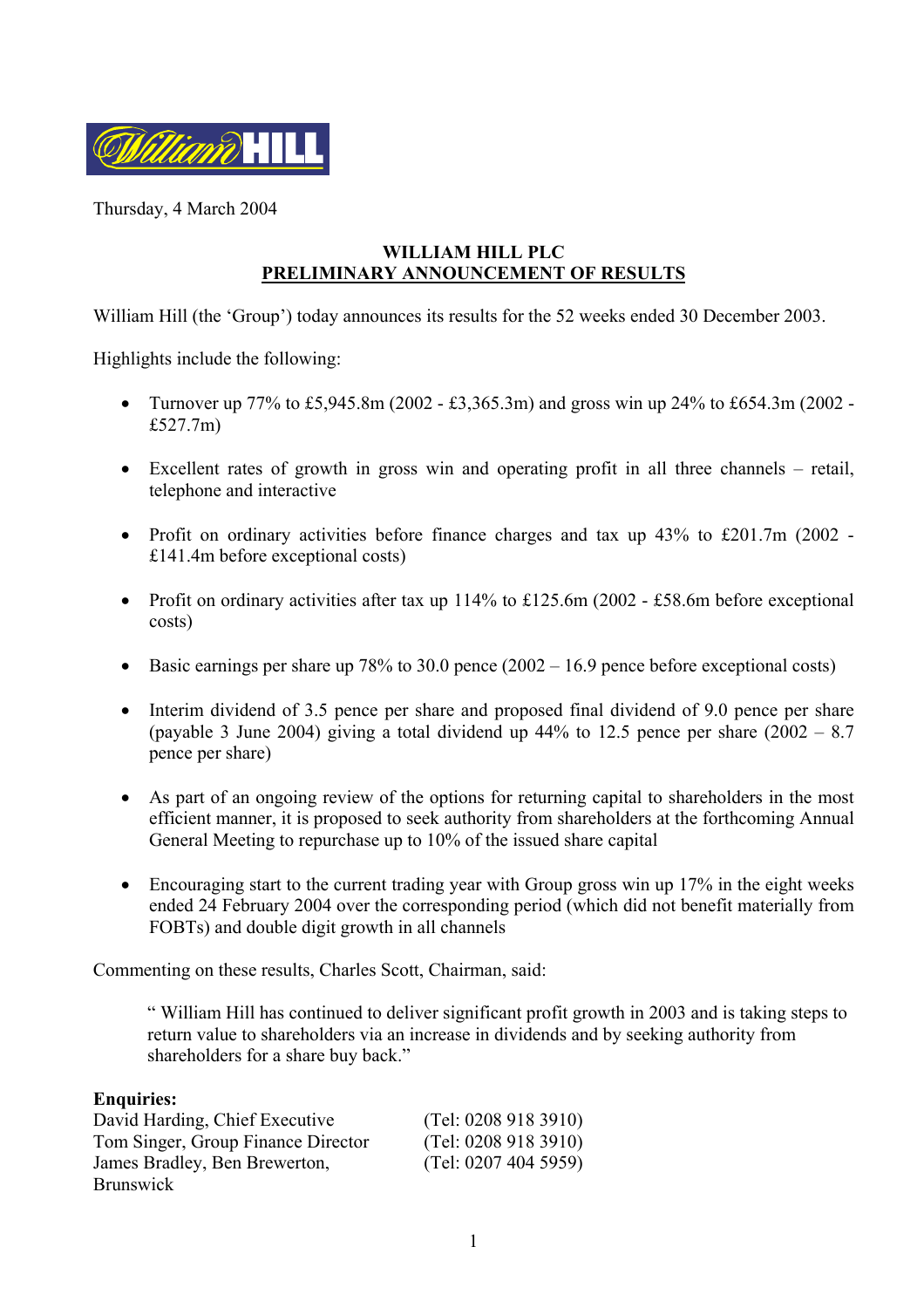There will be a presentation to analysts at 9.00am today at the Lincoln Centre, 18 Lincoln's Inn Fields, London WC2. Alternatively, it will be possible to listen to the presentation by dialling +44 (0) 1452 561 263. The presentation will be recorded and will be available for a period of one week by dialling  $+44$  (0) 1452 550 000 and using the replay access number 1016181 #. The slide presentation will be available on the Investor Relations section of the website: www.williamhillplc.co.uk.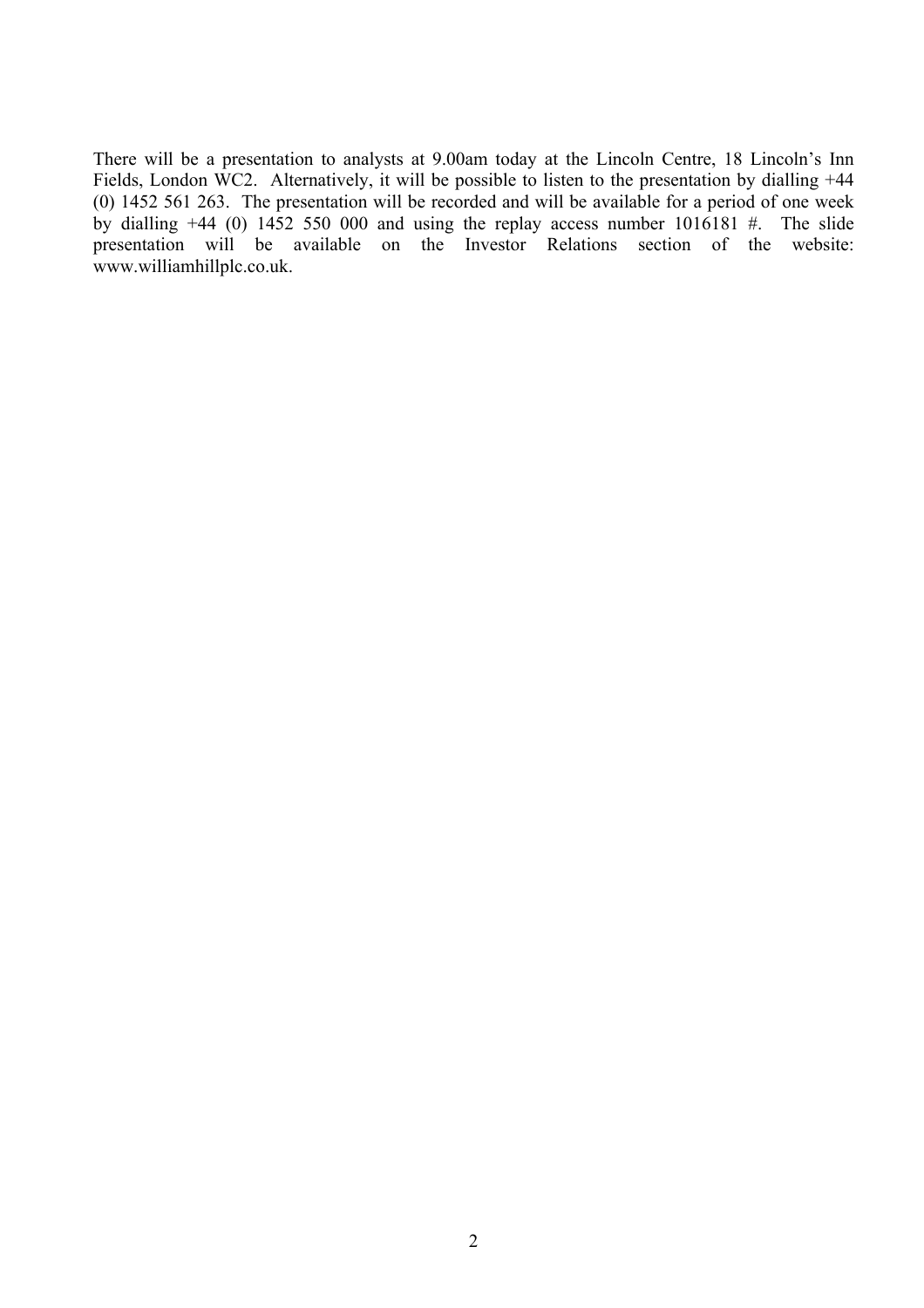# **CHIEF EXECUTIVE'S REVIEW**

Each of our three channels has made strong progress in developing its business over the year and is well placed to meet the regulatory and competitive challenges ahead.

Importantly, the business is now very broadly based, having benefited from channel, product and market diversification in recent years.

This is perhaps best illustrated by the growth in remote channels, which has been achieved without cannibalisation of the high street retail business. In 2000, only 14% of the Group's gross win and less than 11% of Group operating profit derived from these channels. In 2003, 22% of gross win and 30% of operating profit came from the remote telephone and interactive businesses in which William Hill enjoys a very strong market position.

Notwithstanding the success of our telephone and interactive businesses, the most significant event to impact this year's performance was the accelerated rollout of fixed odds betting terminals (FOBTs) into the retail estate. These self service terminals give customers access to a variety of numbers betting products.

The Gaming Board of Great Britain (GBGB) initially challenged the legality of these terminals, claiming that they believed them to be gaming machines. After extensive discussions, the GBGB and the Department of Culture, Media and Sport (DCMS) have determined that, with the signing of a Code of Conduct governing the deployment of these terminals, it is no longer in the public interest to pursue the legal challenge.

We naturally welcome this agreement and believe it paves the way for a constructive working relationship, based extensively on self-regulatory codes of conduct, with the future Gambling **Commission** 

### **Retail**

Turnover was £4,751.8m (up 93%) due to the roll out of FOBTs, that generate significant turnover albeit at low margin, and growth in the traditional over the counter business.

Gross win from FOBTs and Amusement With Prizes machines (AWPs) was £100.5m, up £59.0m, due to the aggressive roll out of FOBTs from April 2003 and despite the loss of some £8.1m of income from AWPs. Some of the growth in this income will also represent substitution from traditional over the counter business albeit not capable of separate quantification. Notwithstanding this substitution effect, gross win on traditional over the counter business grew by 7.4% to £405.1m, driven by a combination of extended opening hours, product innovation and estate development.

At the end of the year we had 3239 FOBTs deployed across the estate, and 2454 AWPs, giving an average density of 3.6 FOBTs/AWPs per licensed betting office (LBO). The average number of FOBTs through the year was 2,400 and for AWPs was 2,700, and the average profitability (after all rental and revenue share costs) for FOBTs was £380 per terminal per week.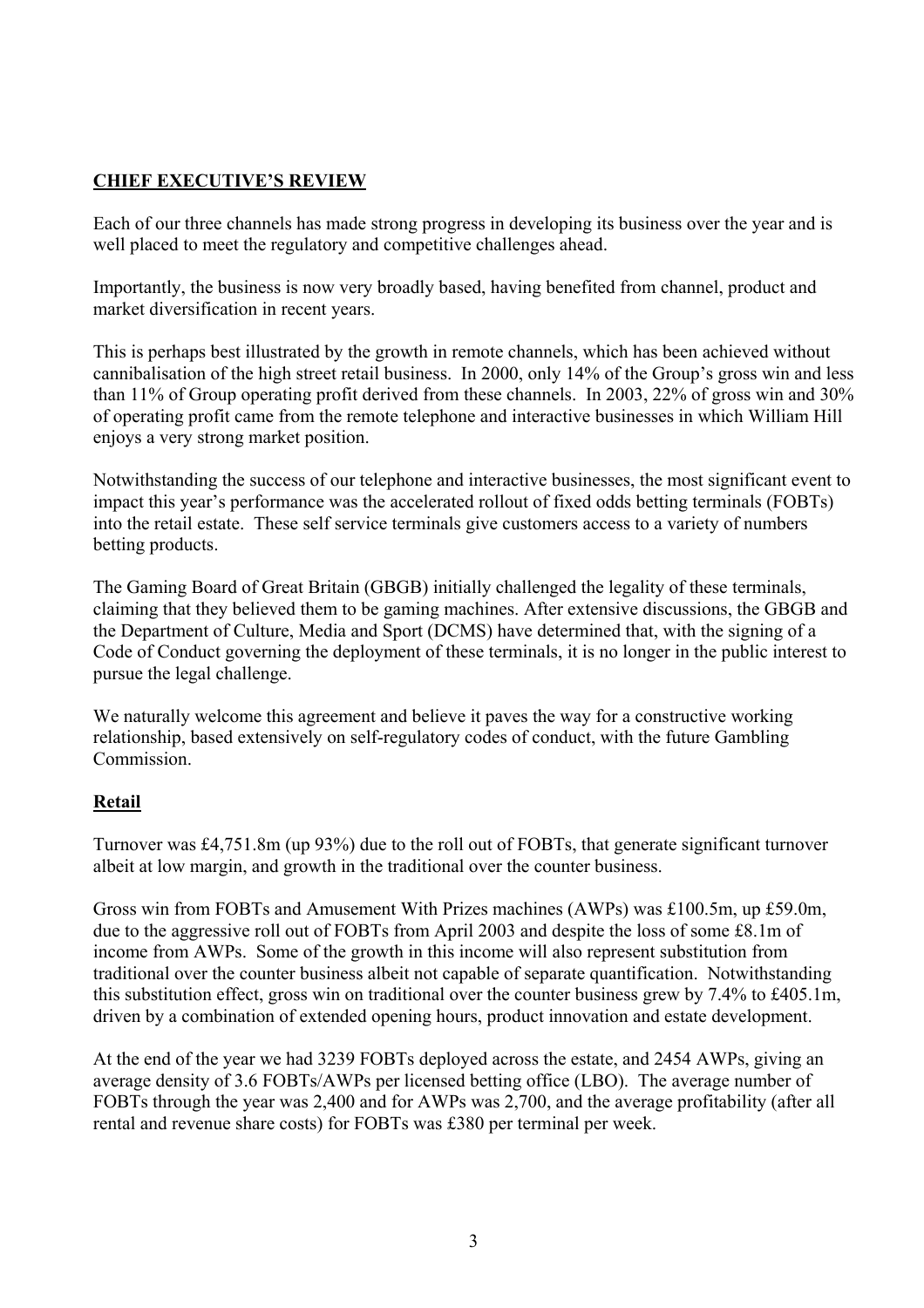Horse racing gross win grew in absolute terms for the first time in four years, and the share represented by bets on greyhound racing remained steady at 21% of total gross win. Virtual racing (horseracing and greyhounds) products grew significantly following their introduction in May 2002. Gross win on football business was flat excluding the impact of the World Cup in 2002.

We finished the year with 1,586 LBOs, a net increase of seven units over the year. During the year, we opened 13 new LBOs, resited 28 shops to improved locations and extended a further 14 units. The average shop size of all of these developments was considerably above the estate average, with over 1000 square feet of customer area (estate average c.600 square feet). A further 70 shops benefited from more minor facelift improvements.

Costs incurred by the retail channel increased by £21.6m (10%) compared to the corresponding period driven by a combination of increased activity, such as extended trading and the increase in the number of betting opportunities, and normal inflationary pressure. Of the total increase, £10.3m related to increases in staff costs, of which £4.4m related to the costs associated with extended opening, £3.2m reflected inflation-related pay increases, and £2.5m related to management bonuses. A further £5.7m related to increases in property costs, including £2.2m for the installation of FOBTs. Machine rentals (for FOBTs and AWPs) and the cost of the related communications network increased by £2.5m. The cost of pictures and audio supplied by SIS increased by £1.7m as a consequence of the new agreement reached in May 2002 and the additional horseracing and other products provided during the year.

Work continued throughout the year on defining our requirements for an electronic bet capture and settlement (EPOS) till system and for replacement of text systems that deliver audio-visual information to customers in LBOs. We fully expect to be in a position to award key contracts in support of these programmes during the first half of 2004. Based on our work to date, we expect our technology programme to cost £40m to £50m over the next three years, and to result in operating costs of £3m in 2004.

### **Telephone**

Telephone is our most mature channel, and is also the business that faces most competition, from a combination of increased call centre capacity amongst traditional competitors, but also from new entrants, including betting exchanges, into remote gambling.

Against this background an 11% increase in gross win to £56.5m is a very creditable achievement. Growth in football gross win has been strong with the most significant new product contributing to this increase being "betting in running" on major televised football events.

Horseracing is still the main sport for betting via the telephone, and our continuing dominance of this channel reflects the strength of our brand amongst more sophisticated, higher staking racing clientele.

Tight cost control meant that all of this increase dropped through to the bottom line and the division generated operating profit of £22.2m (up 28%).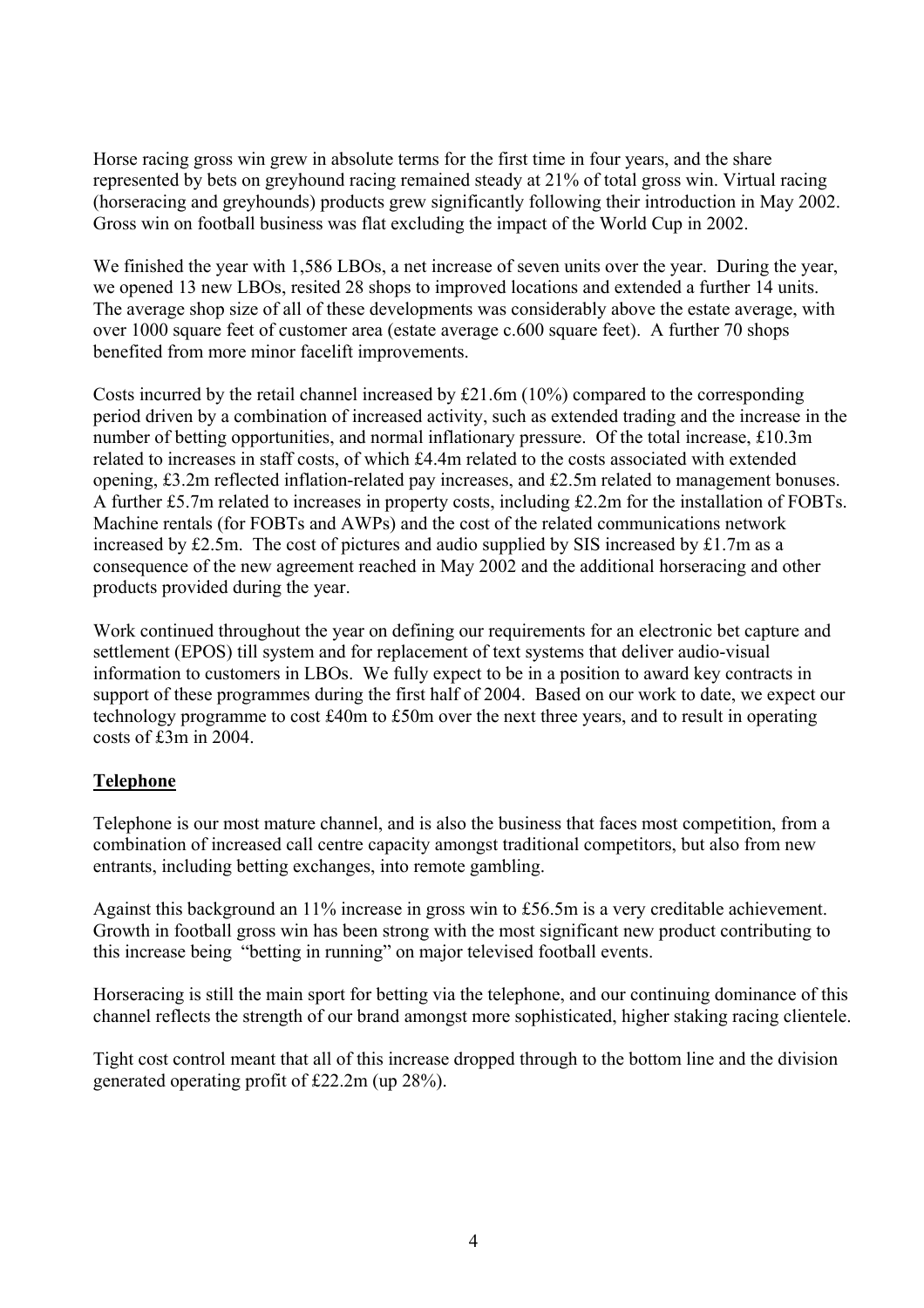#### **Interactive**

The interactive channel includes our online sportsbook and arcade, casino and poker sites, and wireless Internet (WAP) and interactive television businesses.

Gross win from these operations grew by 55% to £84.9m. The fixed cost nature of this business meant that a high proportion of the increase fed through to the bottom line and operating profit increased 81% to £37.1m.

In the early part of the year, the sportsbook and arcade business was relatively flat as we shifted our marketing focus from the Far East to selected European markets, and as the first half of 2002 included the World Cup. During the second half of the year, this part of the business generated significant gross win growth as new markets were penetrated and new arcade games proved popular with customers.

The change in market focus has also resulted in a change to the underlying sports products. Football, which was by far the dominant product in the Far East, now represents only 31% of channel gross win, and the increase in UK business has resulted in growth in horse racing, now 36% of channel gross win.

Different overseas markets demonstrate different propensities to bet on other sports which is why 19% of online gross win is from non core sports, significantly more than either telephone or retail. The progressive launch of four arcade products throughout the year helped numbers betting to grow to 7% of channel gross win.

The online casino benefited from the introduction in January 2003 of person to person poker and later in the year dedicated language sites which significantly boosted growth. Despite very significant competition (estimates range from 1400 to over 3000 online gaming sites), the evidence is that customers prefer to conduct their online business with the strongest brand names, so we remain confident of our ability to retain market share.

Mobile Internet and interactive television continue to be small parts of this business. Both are to some extent constrained by the immaturity of the underlying technology, and also by the aspirations of service providers. During 2004, we expect some relaxation in these factors and anticipate that these elements of our interactive offering will grow at a faster rate.

Costs increased by £8.4m (39%) as the businesses promoted its enhanced offering and provided incentives to customers that in turn led to growth in gross win. Marketing and promotional costs increased by £4.4m and the costs of managing and processing client funds increased by £2.6m.

The majority of income was earned from UK domiciled clients, a situation which was exacerbated by the rapid slow down in revenues from Far Eastern markets following the outlawing of internet gambling by Hong Kong and subsequent banning of gambling transactions by many credit card issuers.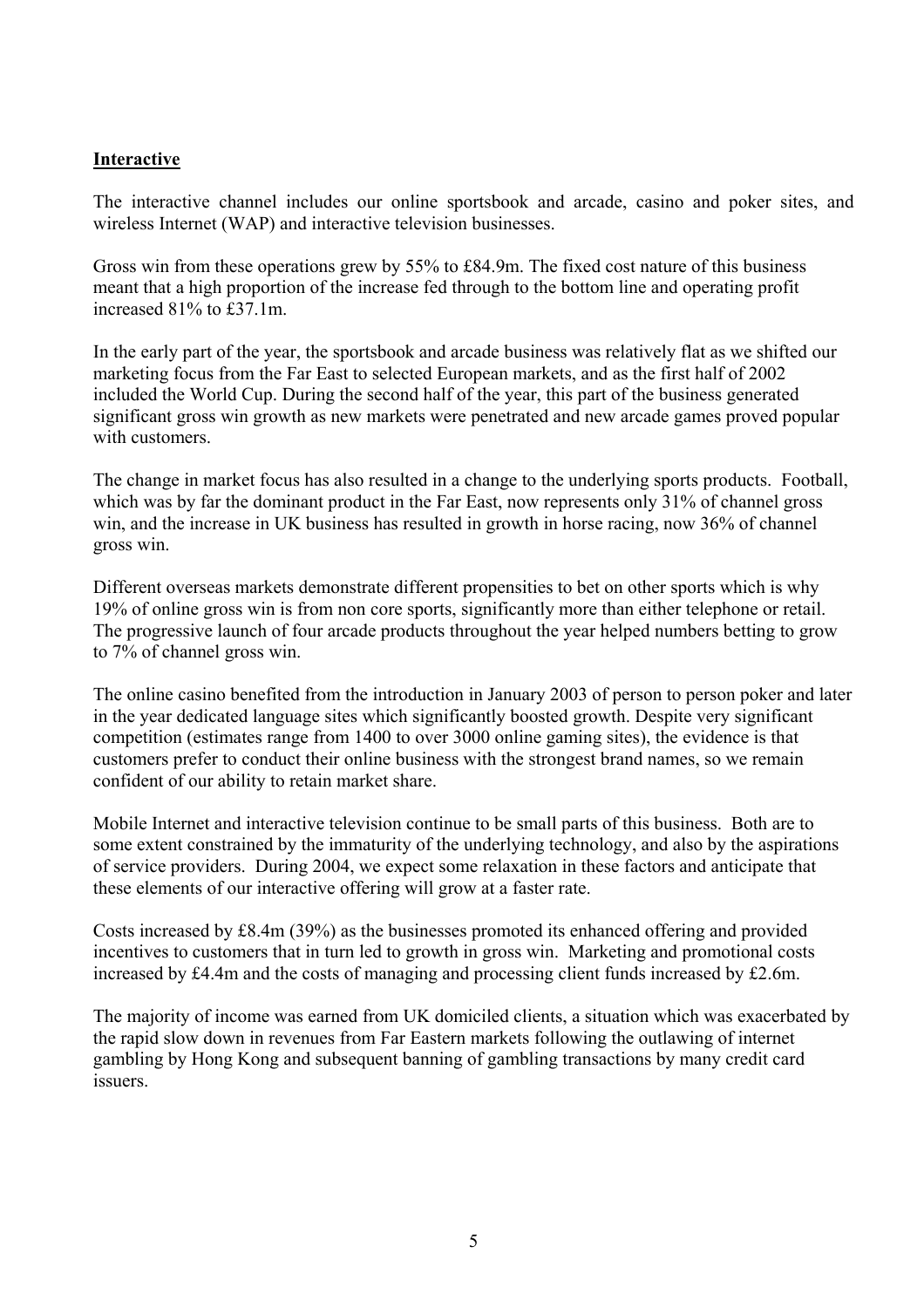Protectionism is also rife in some European markets, notably Holland, Germany and Italy. In the wake of the Gambelli decision in the European Court of Justice, we are strongly lobbying the European Commission to ensure enforcement of unrestricted cross border trading. We have voluntarily stopped taking sportsbook bets from these jurisdictions, just as we do not accept sportsbook bets from US domiciled customers. We remain of the view that we are operating legally in the UK and that the responsibility for complying with other countries' laws rests with the customer.

We will continue to make country specific judgements regarding accepting online business balancing the size of the opportunity against the potential costs associated with defending our position.

### **Cost of content**

The commercial arrangement with the British Horseracing Board (BHB) for the use of data came into force in 2002 and is mirrored in the horseracing levy. Due to uncertainty surrounding the future governance of British horse racing given the ongoing Office of Fair Trading (OFT) review, the government has announced that the levy will continue for at least one more year until September 2006. We do not anticipate any attempt to increase the cost of data during this period.

The betting industry has commercial arrangements in place with all 59 British race tracks for the provision of horse racing pictures in LBOs. 49 of these tracks have a contract in place until December 2004. The industry is in active individual negotiations with a number of these tracks with a view to agreeing a new arrangement. To date, a number of new contracts have been signed resulting in some two-thirds of the current fixture list being covered until at least the end of 2007. The new contracts place greater emphasis on the provision of betting friendly racing. We are therefore confident of our ability to continue to provide coverage of horse racing without material cost increases.

Our agreement with the football leagues for football betting runs for LBOs until the end of the 2005/6 season, and for remote channels until the end of the 2003/4 season. Any attempt to increase payments to the football leagues beyond normal economics will of course be strongly contested, and we do not anticipate material increases.

The betting industry, via Bookmakers' Afternoon Greyhound Services Limited, has agreements in place for afternoon greyhound meetings (that comprises 95% of bets taken on greyhound racing) through to December 2005. Whilst there remains some pressure for an increase in the voluntary levy for the greyhound industry, we do not anticipate a major increase in our overall costs.

#### **Competition issues**

The OFT continues its "root and branch" review of the rules of racing. With the exception of an investigation into the compilation and dissemination of computer forecast formulae, the focus of the OFT is not on bookmakers. As regards the investigation into forecast formulae, the Association of British Bookmakers (ABB) is responding fully with ongoing investigations and we do not envisage any outcomes materially detrimental to the Group.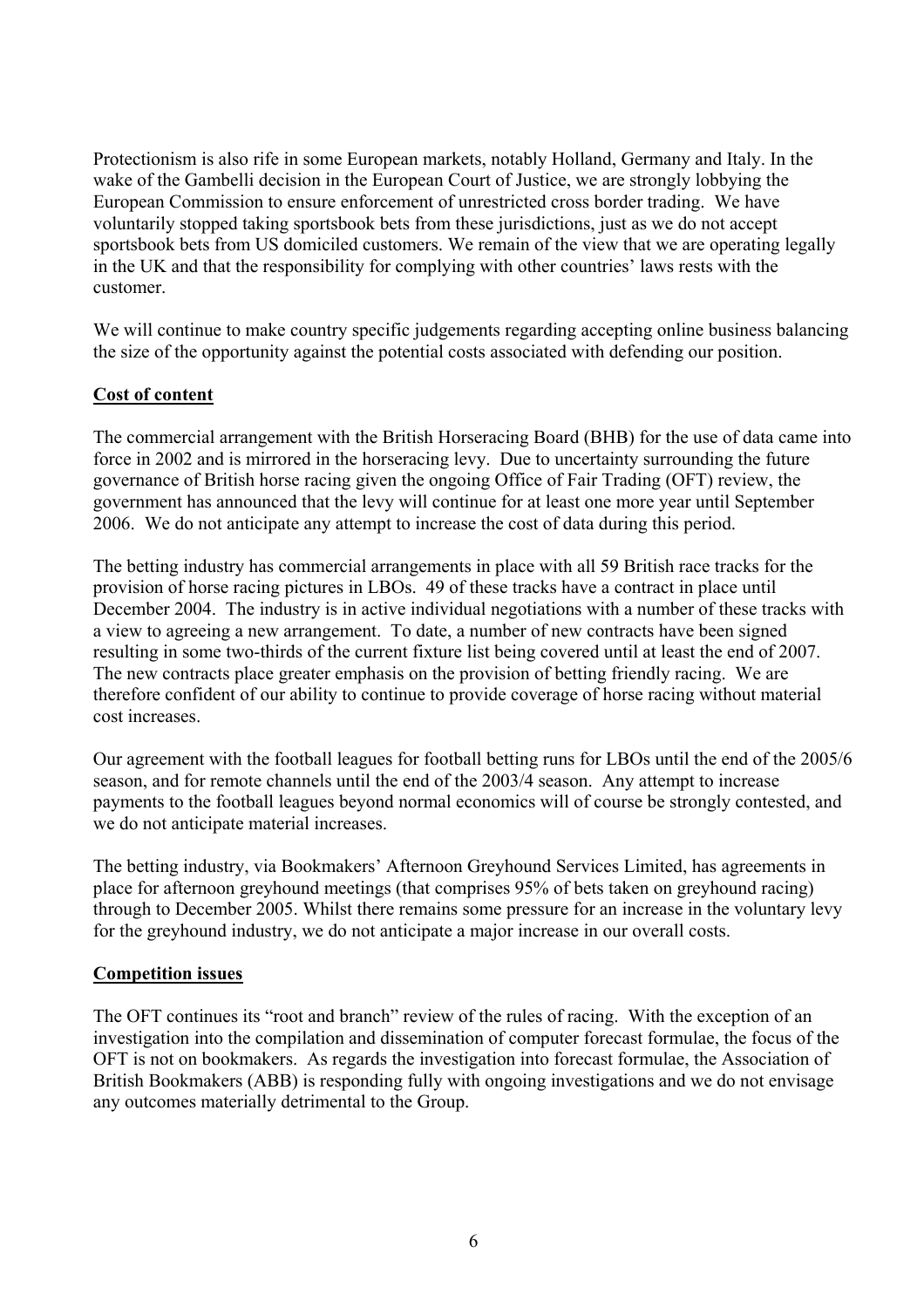On the high street, we continue to compete with the other large national multiples, as well as with various smaller local independents. There has been some evidence of an increase in competition for new licences as some magistrates have relaxed their interpretation of the 'demand criteria' in anticipation of regulatory modernisation. However, we continue to enjoy success in contesting applications for new licences by competitors, and to win new licences ourselves.

In our telephone and interactive businesses we face a range of competition from traditional domestic fixed odds bookmakers, global online gaming providers, and providers of niche betting services such as spread betting and betting exchanges. Whilst it is impossible to measure accurately market share in these businesses, the level of growth we have experienced, despite such competition, gives us confidence that we are more than holding our own.

Regarding exchanges, we are disappointed that neither DCMS nor Customs & Excise have changed their stance regarding the licensing and taxing of layers, but we continue to lobby and are hopeful that the current process of pre-legislative scrutiny in connection with the draft Gambling Bill will result in a more constructive indication of future government policy in this area.

### **Regulatory development**

Clauses of the draft Gambling Bill are currently being reviewed by the all party scrutiny committee under the chairmanship of John Greenway. We continue to lobby as regards the timing and content of this legislation.

#### **Business development**

We have now fully integrated our two greyhound stadia, Sunderland and Brough Park, and are very pleased with the performance of both. Between them they contributed £1.6m to trading profit, despite the latter only being under Group ownership since March 2003.

We have also fully integrated the H&K LBO chain, which is also delivering profitable growth in line with our aspirations at the time of its acquisition. We remain interested in acquiring LBOs that meet our strict return on investment targets.

We keep an open mind as to the potential for horizontal diversification into other forms of gambling, or further vertical integration, and continue to evaluate opportunities as they arise.

### **Share buy back**

We are committed to maintaining the efficiency of the Group's balance sheet, and to maximising value creation for shareholders. Accordingly, we maintain under constant review our options for returning surplus capital to shareholders in the most efficient manner. In this context, the Group intends to seek authority from shareholders at the forthcoming Annual General Meeting to buy back up to 10% of the issued share capital.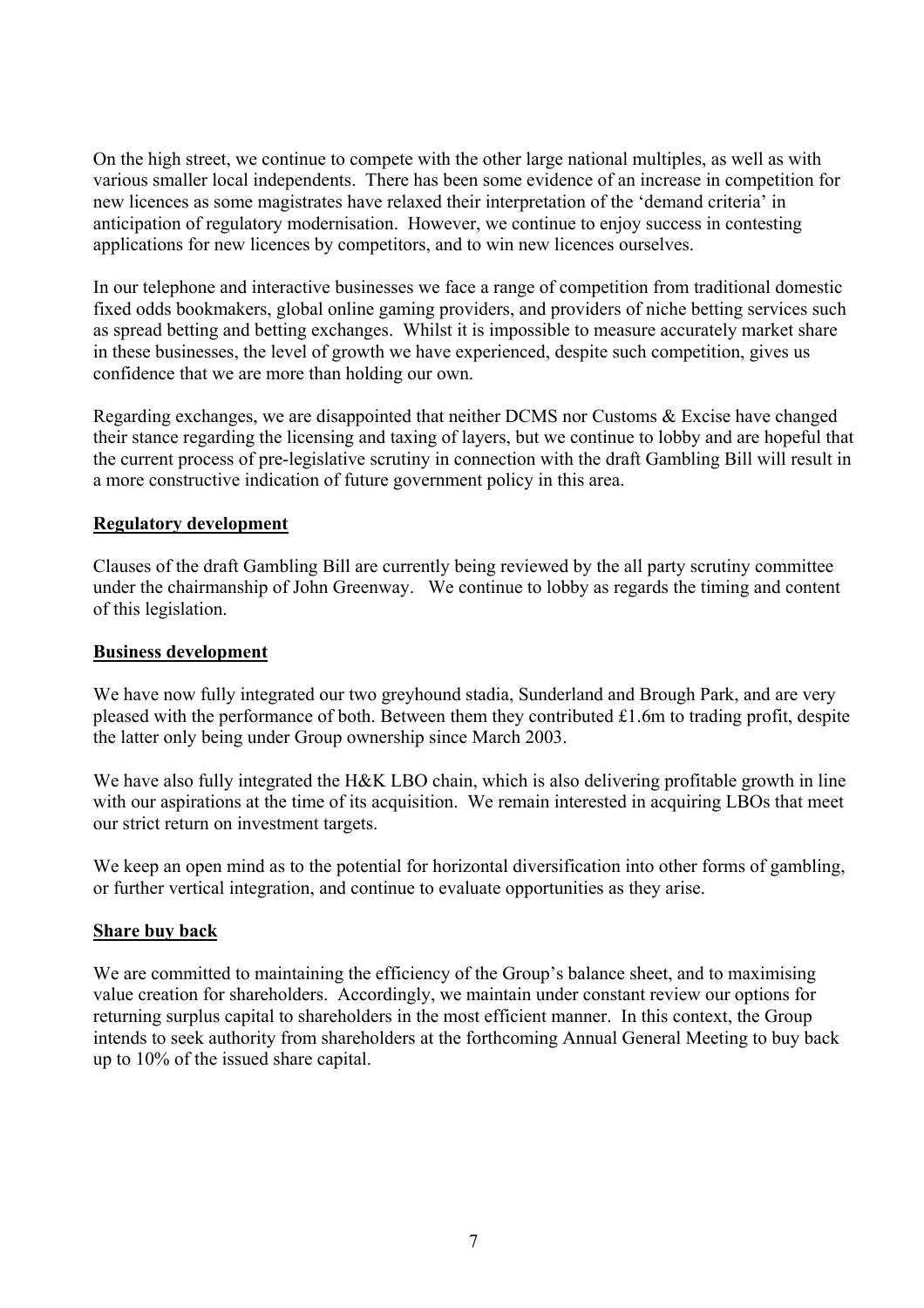### **Current trading**

The current year has got off to an encouraging start.

In the eight weeks ended 24 February 2004, the Group's gross win was up 17% against the corresponding period with all three channels achieving double digit rates of growth. Roughly half of the total increase is attributable to the net movement in gross win derived from FOBTs and AWPs. The FOBT roll out accelerated from April 2003 and will become less of a factor in driving gross win growth later this year.

The Group's operating expenses were up 13% over the corresponding period primarily as a result of normal inflationary pressures across the Group, and within the Retail business higher staff costs consistent with the strategy of extended trading in the LBOs.

Each of the three channels is well positioned relative to the competition and has a clear strategy designed to deliver sustainable profit growth in the current year.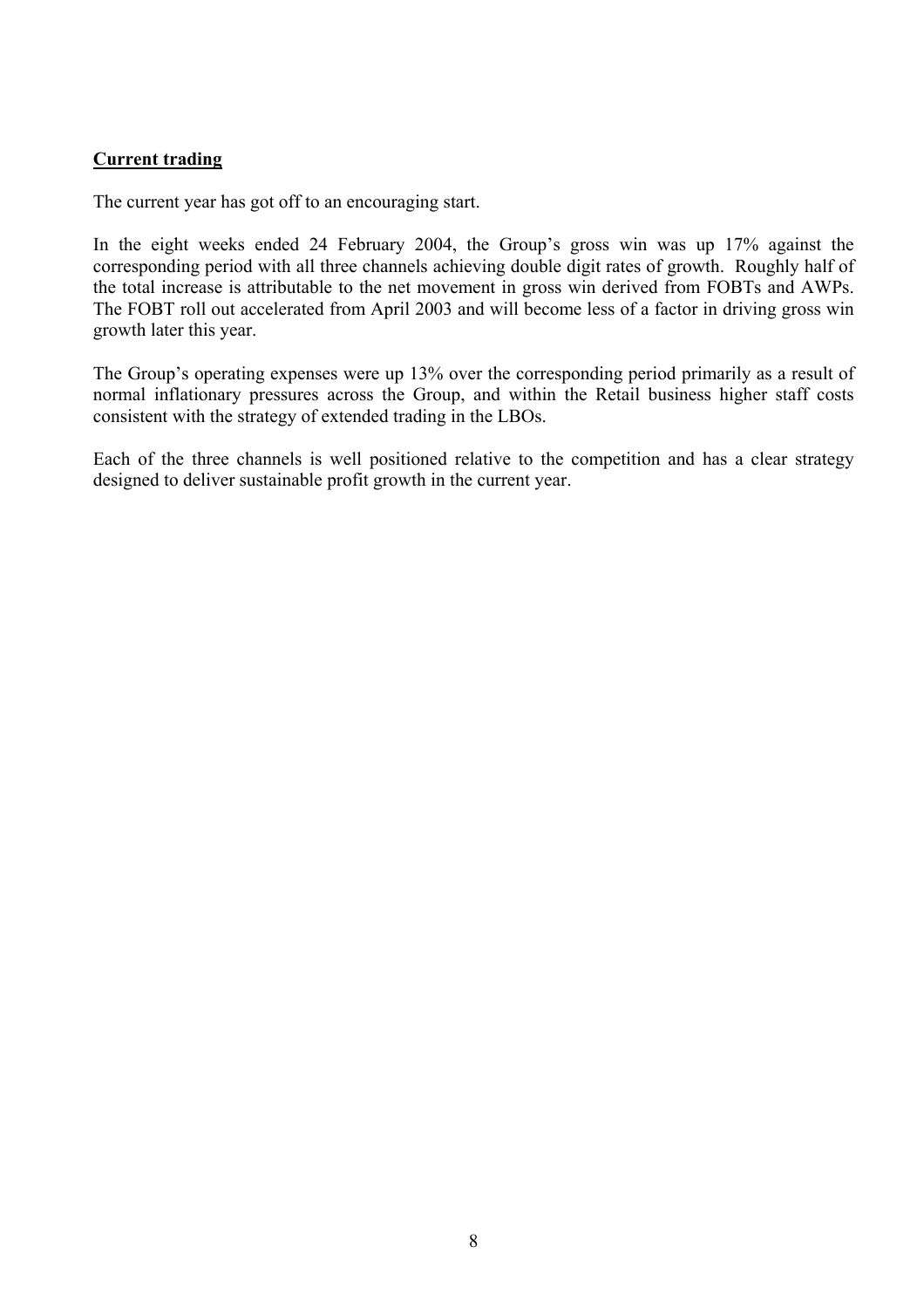# **Consolidated Profit and Loss Account**

for the 52 weeks ended 30 December 2003

|                                                                  |                | 52 weeks<br>ended<br>30 December<br>2003 | 52 weeks<br>ended<br>31 December<br>2002 |
|------------------------------------------------------------------|----------------|------------------------------------------|------------------------------------------|
|                                                                  | <b>Notes</b>   | £m                                       | £m                                       |
|                                                                  |                |                                          |                                          |
| <b>Turnover</b>                                                  | 1              | 5,945.8                                  | 3,365.3                                  |
| Cost of sales                                                    |                | (5,434.7)                                | (2,949.3)                                |
| <b>Gross profit</b>                                              | 1              | 511.1                                    | 416.0                                    |
| Net operating expenses                                           |                | (312.3)                                  | (297.1)                                  |
| Operating profit before operating exceptional items              | 1              | 198.8                                    | 139.0                                    |
| Operating exceptional items                                      |                |                                          | (20.1)                                   |
| <b>Operating profit</b>                                          | 1              | 198.8                                    | 118.9                                    |
| Share of associate's operating profit                            |                | 2.9                                      | 2.4                                      |
| Profit on ordinary activities before finance charges             |                | 201.7                                    | 121.3                                    |
| Net interest payable                                             | $\overline{2}$ | (29.2)                                   | (89.6)                                   |
| Other finance (charges)/income                                   |                | (1.7)                                    | 0.7                                      |
| Profit on ordinary activities before tax                         |                | 170.8                                    | 32.4                                     |
| Tax on profit on ordinary activities                             | 3              | (45.2)                                   | (11.2)                                   |
| Profit on ordinary activities after tax for the financial period |                | 125.6                                    | 21.2                                     |
| Dividends proposed and paid                                      | 4              | (52.2)                                   | (36.3)                                   |
| Retained profit/(loss) for the financial period                  |                | 73.4                                     | (15.1)                                   |
|                                                                  |                |                                          |                                          |
| Earnings per share (pence)                                       |                |                                          |                                          |
| <b>Basic</b>                                                     | 5              | 30.0                                     | 6.1                                      |
| Adjusted (basic)                                                 | 5              | 30.0                                     | 16.9                                     |
| <b>Diluted</b>                                                   | 5              | 29.6                                     | 6.1                                      |

All amounts relate to continuing operations for the current and preceding financial periods.

#### **Consolidated Statement of Total Recognised Gains and Losses**

for the 52 weeks ended 30 December 2003

|                                                                      | 52 weeks<br>ended  | 52 weeks             |
|----------------------------------------------------------------------|--------------------|----------------------|
|                                                                      | <b>30 December</b> | ended<br>31 December |
|                                                                      | 2003               | 2002                 |
|                                                                      | £m                 | £m                   |
|                                                                      |                    |                      |
| Profit for the financial period                                      | 125.6              | 21.2                 |
| Actuarial loss recognised in the pension scheme                      | (3.7)              | (36.6)               |
| Deferred tax attributable to actuarial loss                          | 1.1                | 11.0                 |
| Currency translation differences on foreign currency net investments | 0.1                | 0.1                  |
| Total recognised gains and losses relating to the period             | 123.1              | (4.3)                |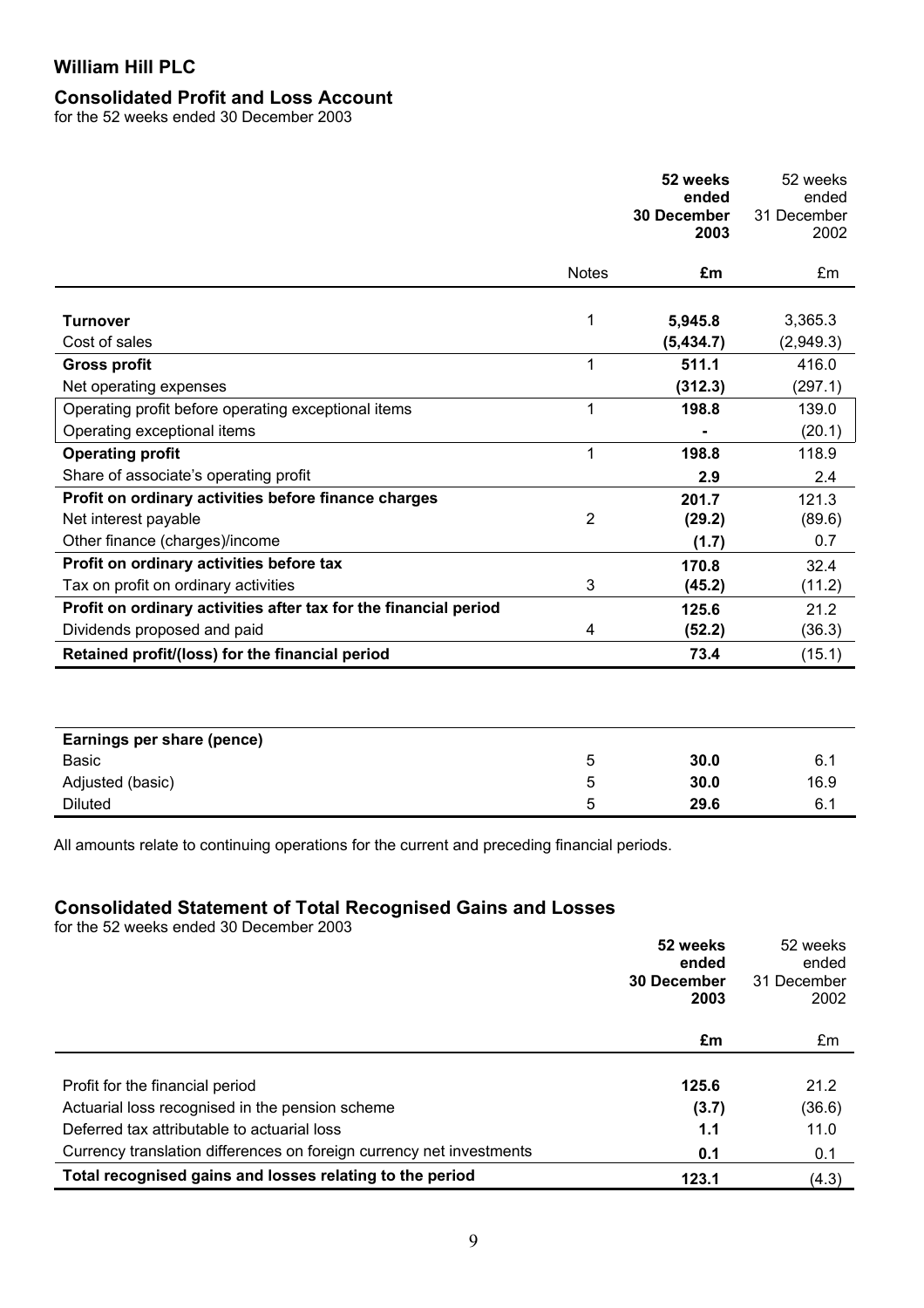### **Consolidated Balance Sheet**

as at 30 December 2003

|                                                         | 30 December<br>2003 | 31 December<br>2002 |
|---------------------------------------------------------|---------------------|---------------------|
| <b>Notes</b>                                            | £m                  | £m                  |
|                                                         |                     |                     |
| <b>Fixed assets</b>                                     |                     |                     |
| Intangible assets - goodwill                            | 732.3               | 728.9               |
| Tangible assets                                         | 101.0               | 99.0                |
| Investments                                             | 3.6                 | 4.4                 |
|                                                         | 836.9               | 832.3               |
| <b>Current assets</b>                                   |                     |                     |
| <b>Stocks</b>                                           | 0.4                 | 0.3                 |
| Debtors: amounts recoverable within one year            | 15.7                | 14.1                |
| Debtors: amounts recoverable after one year             | 6.2                 | 3.0                 |
| Cash at bank and in hand                                | 46.4                | 44.6                |
|                                                         | 68.7                | 62.0                |
| Creditors: amounts falling due within one year          | (187.1)             | (145.5)             |
| <b>Net current liabilities</b>                          | (118.4)             | (83.5)              |
| <b>Total assets less current liabilities</b>            | 718.5               | 748.8               |
| Creditors: amounts falling due after more than one year | (366.6)             | (470.3)             |
| Share of net liabilities of associate                   |                     | (1.2)               |
| Net assets excluding pension liability                  | 351.9               | 277.3               |
| Pension liability                                       | (31.7)              | (28.0)              |
| Net assets including pension liability                  | 320.2               | 249.3               |
|                                                         |                     |                     |
| <b>Capital and reserves</b>                             |                     |                     |
| Called-up share capital                                 | 42.2                | 42.2                |
| Share premium account                                   | 311.3               | 311.3               |
| Merger reserve                                          | (26.1)              | (26.1)              |
| Other reserves                                          | 2.1                 | 2.1                 |
| Profit and loss account                                 | (9.3)               | (80.2)              |
| $6\phantom{1}$<br><b>Equity shareholders' funds</b>     | 320.2               | 249.3               |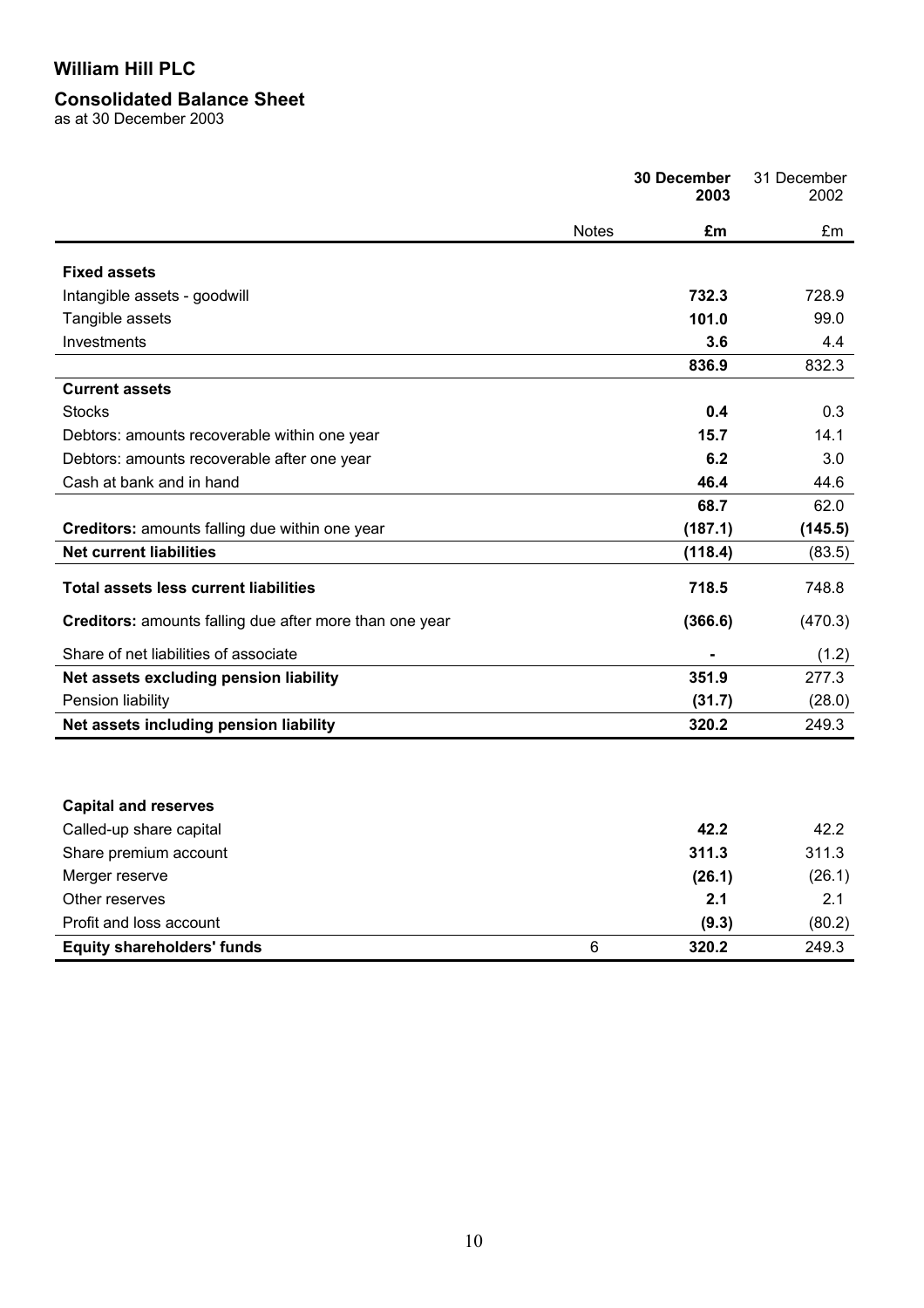## **Consolidated Cash Flow Statement**

for the 52 weeks ended 30 December 2003

|                                                 |              | 52 weeks<br>ended<br>30 December<br>2003 | 52 weeks<br>ended<br>31 December<br>2002 |
|-------------------------------------------------|--------------|------------------------------------------|------------------------------------------|
|                                                 | <b>Notes</b> | £m                                       | £m                                       |
|                                                 |              |                                          |                                          |
| Net cash inflow from operating activities       |              | 224.5                                    | 137.3                                    |
| Dividends from associate                        |              |                                          | 5.7                                      |
| Returns on investments and servicing of finance |              | (22.4)                                   | (48.4)                                   |
| Taxation                                        |              | (21.7)                                   | (9.5)                                    |
| Capital expenditure and financial investment    |              | (18.5)                                   | (20.4)                                   |
| Acquisitions                                    |              | (4.9)                                    | (20.8)                                   |
| Equity dividends paid                           |              | (38.8)                                   | (12.1)                                   |
| Net cash inflow before financing                |              | 118.2                                    | 31.8                                     |
| Financing                                       |              | (116.4)                                  | (92.0)                                   |
| Increase/(decrease) in cash in the period       |              | 1.8                                      | (60.2)                                   |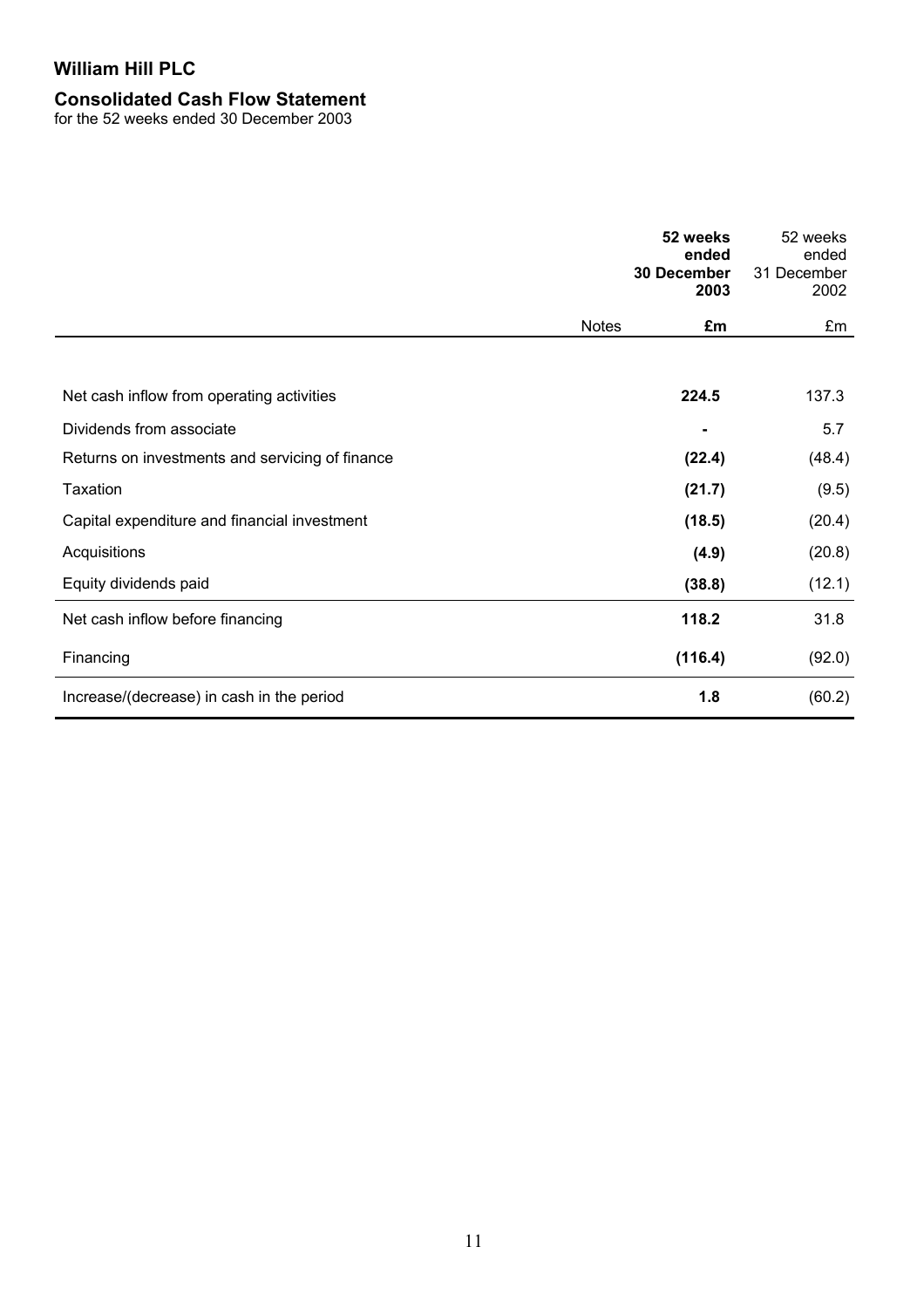#### **Notes to the Financial Statements**

for the 52 weeks ended 30 December 2003

#### **1. Segmental information**

The Group's turnover, profits and operating net assets primarily arise from customers in the United Kingdom and therefore segmental information by geographical location is not presented.

Segmental information by distribution channel is shown below:

|                                                            | 52 weeks             | 52 weeks             |
|------------------------------------------------------------|----------------------|----------------------|
|                                                            | ended<br>30 December | ended<br>31 December |
|                                                            | 2003                 | 2002                 |
|                                                            | £m                   | £m                   |
| Turnover                                                   |                      |                      |
| - Retail                                                   | 4,751.8              | 2,460.4              |
| - Telephone                                                | 570.5                | 489.1                |
| Interactive                                                | 592.6                | 389.3                |
| Other activities                                           | 30.9                 | 26.5                 |
|                                                            | 5,945.8              | 3,365.3              |
| Gross win                                                  |                      |                      |
| - Retail                                                   | 505.6                | 418.9                |
| - Telephone                                                | 56.5                 | 50.9                 |
| Interactive                                                | 84.9                 | 54.9                 |
| Other activities                                           | 7.3                  | 3.0                  |
|                                                            | 654.3                | 527.7                |
| Operating profit                                           |                      |                      |
| - Retail                                                   | 152.4                | 111.9                |
| Telephone                                                  | 22.2                 | 17.3                 |
| Interactive                                                | 37.1                 | 20.5                 |
| Other activities                                           | 0.9                  | 0.8                  |
| Central costs                                              | (13.8)               | (11.5)               |
|                                                            | 198.8                | 139.0                |
| Exceptional costs incurred on the flotation of the Company |                      | (20.1)               |
|                                                            | 198.8                | 118.9                |
|                                                            |                      |                      |
| Net assets/(liabilities)                                   |                      |                      |
| - Retail                                                   | 59.5                 | 63.3                 |
| - Telephone                                                | (0.5)                | 1.4                  |
| Interactive                                                | 1.4                  | (0.7)                |
| Other activities                                           | 6.9                  | 4.1                  |
| Corporate                                                  | 252.9                | 181.2                |
|                                                            | 320.2                | 249.3                |

The retail distribution channel comprises all activity undertaken in LBOs including AWPs and FOBTs. Other activities include on-course betting and greyhound stadia operations.

The directors believe that gross win and operating profit are more important performance metrics than turnover.

Net assets/(liabilities) have been allocated by segment where assets and liabilities can be identified with a particular channel. Corporate net assets include goodwill, corporation and deferred tax, net borrowings, pension liability and dividends payable as well as any assets and liabilities that cannot be allocated to a particular channel other than on an arbitrary basis.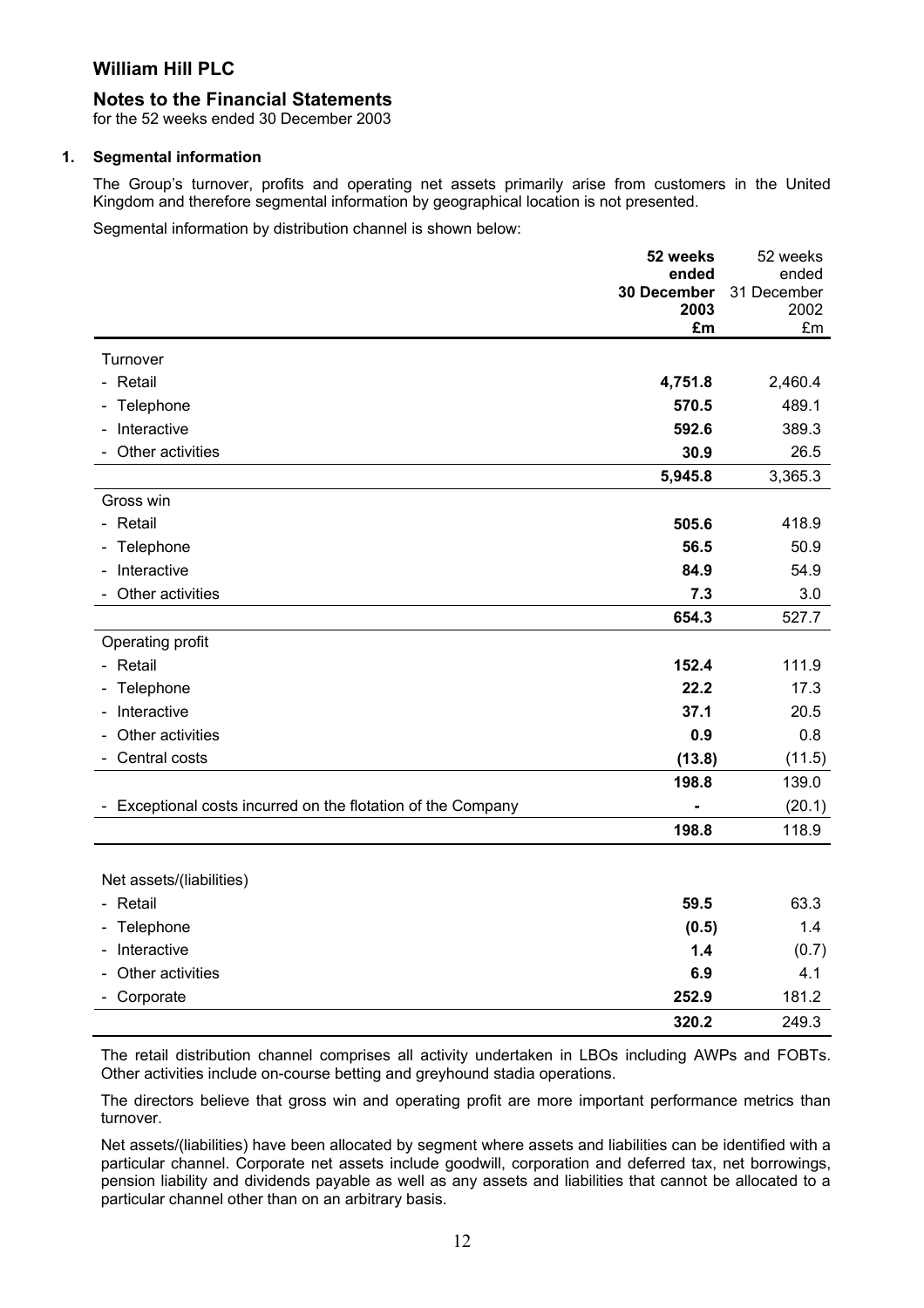#### **Notes to the Financial Statements**

for the 52 weeks ended 30 December 2003

Turnover and operating profit amounting to £2.3m and £0.5m respectively have been consolidated into these results in respect of Team Greyhounds (Brough Park) Limited which was acquired by the Group on 3 March 2003.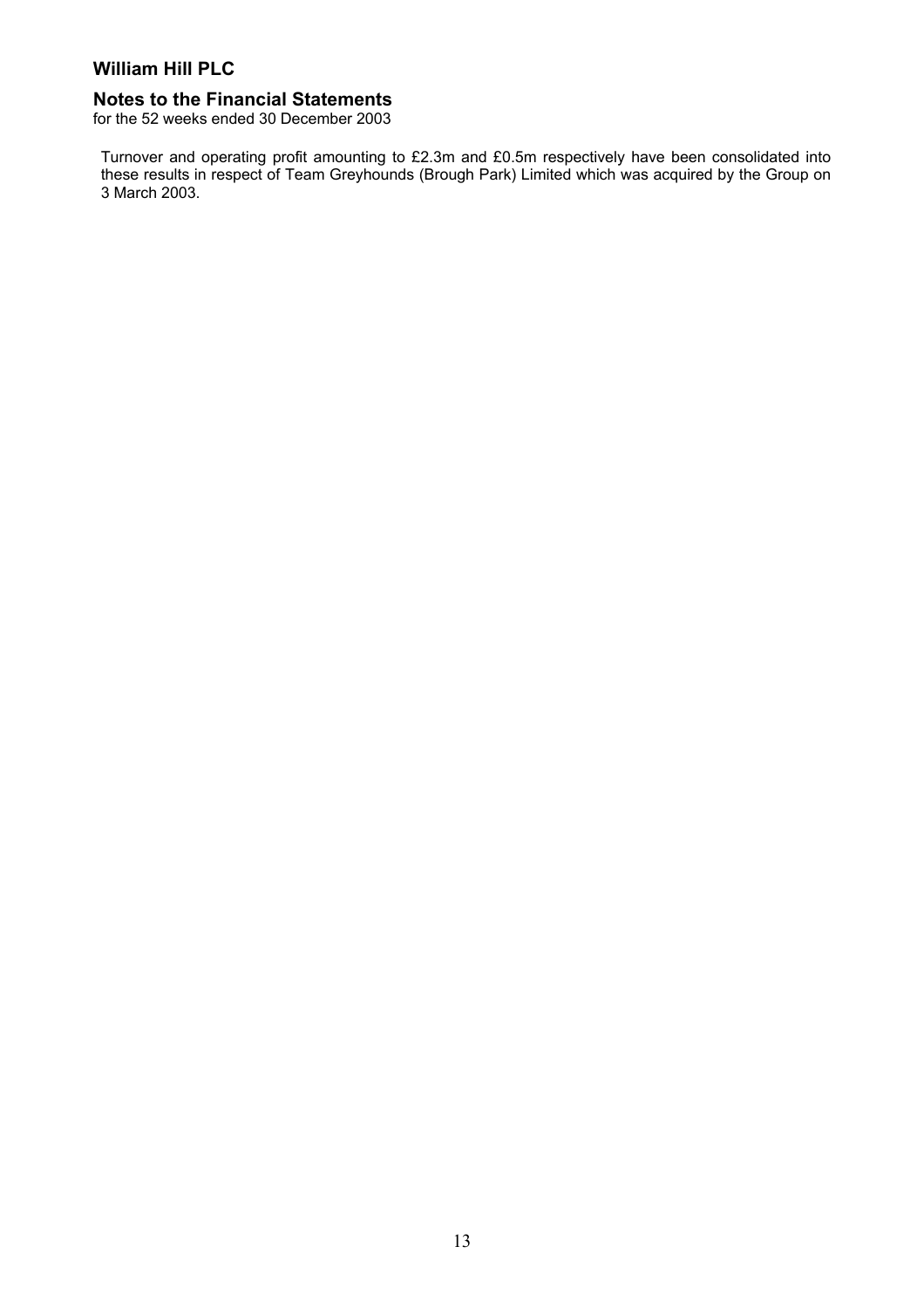### **Notes to the Financial Statements**

for the 52 weeks ended 30 December 2003

#### **1. Segmental information (continued)**

The segmental analysis of gross win set out above is shown before deducting GPT, duty, levies, VAT and other cost of sales to arrive at gross profit. A reconciliation from gross win to gross profit as presented in the profit and loss account is set out below:

|                                                | 52 weeks    | 52 weeks    |
|------------------------------------------------|-------------|-------------|
|                                                | ended       | ended       |
|                                                | 30 December | 31 December |
|                                                | 2003        | 2002        |
|                                                | £m          | £m          |
|                                                |             |             |
| Gross win                                      | 654.3       | 527.7       |
| GPT, duty, levies, VAT and other cost of sales | (143.2)     | (111.7)     |
| Gross profit                                   | 511.1       | 416.0       |

#### **2. Net interest payable and similar charges**

|                                                                        | 52 weeks           | 52 weeks    |
|------------------------------------------------------------------------|--------------------|-------------|
|                                                                        | ended              | ended       |
|                                                                        | <b>30 December</b> | 31 December |
|                                                                        | 2003               | 2002        |
|                                                                        | £m                 | £m          |
| Interest receivable:                                                   |                    |             |
| Interest receivable                                                    | 1.6                | 2.7         |
| Share of associate's net interest receivable                           |                    | 0.2         |
| Interest payable and similar charges:                                  |                    |             |
| Interest on bank loans and overdrafts                                  | (28.7)             | (26.2)      |
| Interest on guaranteed unsecured loan notes 2005                       | (0.3)              | (0.1)       |
| Interest on high yield bonds                                           | (0.3)              | (7.9)       |
| Interest on unsecured loan notes 2009                                  |                    | (27.1)      |
| Share of associate's net interest payable                              | (0.1)              |             |
| Amortisation of finance costs                                          | (1.4)              | (2.2)       |
|                                                                        | (29.2)             | (60.6)      |
| Exceptional interest costs incurred on the refinancing of the<br>Group |                    | (29.0)      |
| Net interest payable                                                   | (29.2)             | (89.6)      |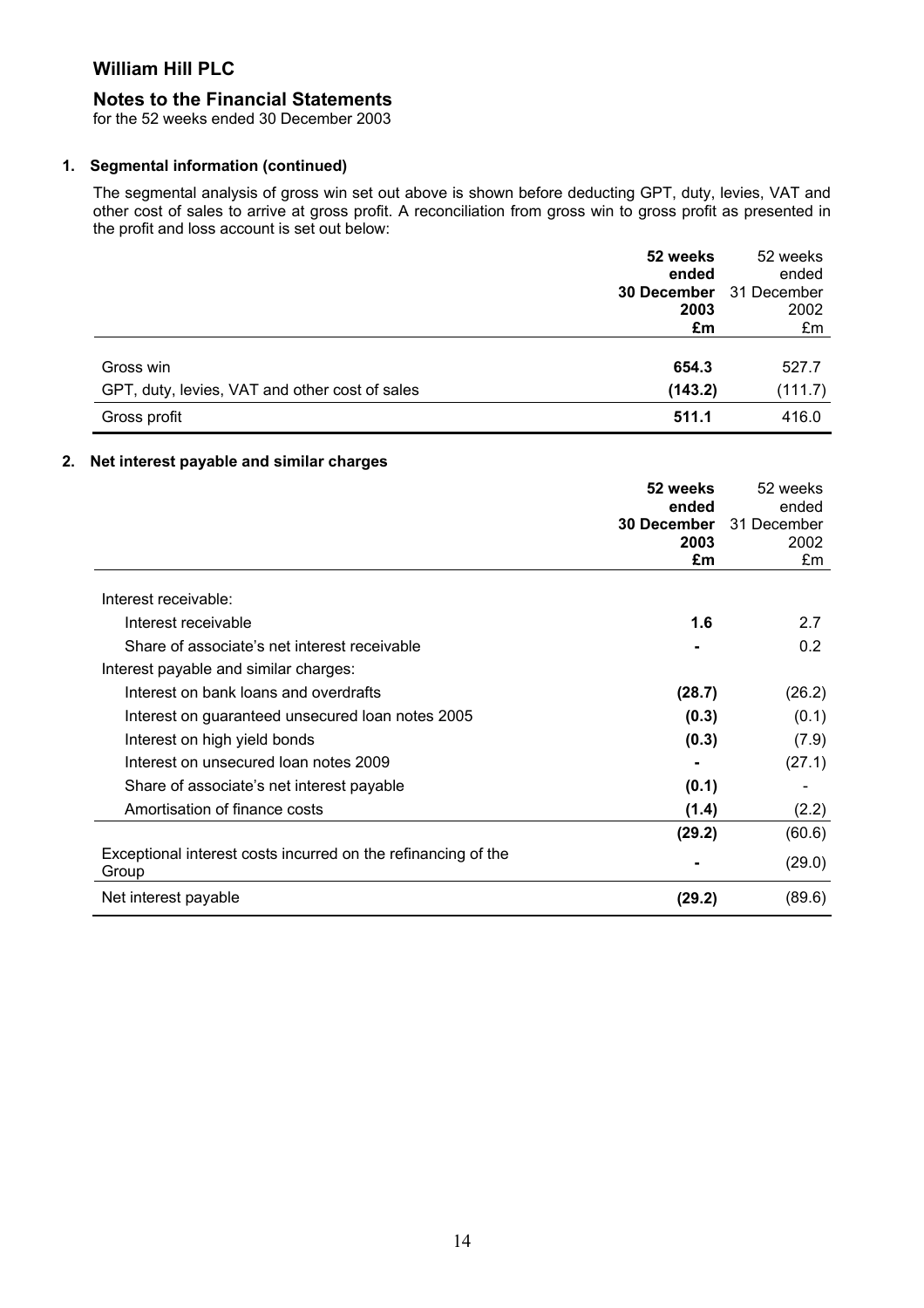#### **Notes to the Financial Statements**

for the 52 weeks ended 30 December 2003

#### **3. Tax on profit on ordinary activities**

The tax charge comprises:

|                                                               | 52 weeks           | 52 weeks    |
|---------------------------------------------------------------|--------------------|-------------|
|                                                               | ended              | ended       |
|                                                               | <b>30 December</b> | 31 December |
|                                                               | 2003               | 2002        |
|                                                               | £m                 | £m          |
|                                                               |                    |             |
| UK corporation tax at 30%                                     | 50.3               | 11.9        |
| UK corporation $tax - prior$ prior periods                    | (0.8)              |             |
| Consortium relief receivable – prior periods                  | (1.1)              | (1.5)       |
| Overseas tax                                                  | (0.2)              |             |
| Share of associated undertaking tax charge                    | 0.8                | 0.5         |
| Total current tax charge                                      | 49.0               | 10.9        |
| Deferred tax – origination and reversal of timing differences | (3.8)              | 0.3         |
| Total tax on profit on ordinary activities                    | 45.2               | 11.2        |

The effective tax rate in respect of ordinary activities before exceptional items was 26.5% (52 weeks ended 31 December 2002 – 28.1%). The tax charge is lower than the statutory tax rate of 30% mainly due to a deferred tax credit and adjustments in respect of prior years.

#### **4. Dividends proposed and paid**

|                                     | 52 weeks    | 52 weeks    |
|-------------------------------------|-------------|-------------|
|                                     | ended       | ended       |
|                                     | 30 December | 31 December |
|                                     | 2003        | 2002        |
|                                     | £m          | £m          |
| Equity shares:                      |             |             |
| - interim dividend paid             | 14.6        | 12.1        |
| - final dividend proposed/paid      | 37.6        | 24.2        |
|                                     | 52.2        | 36.3        |
|                                     |             |             |
| Dividend per ordinary share (pence) | 12.5        | 8.7         |

The interim dividend of 3.5p (52 weeks ended 31 December 2002 – 2.9p) was paid on 4 December 2003. The proposed final dividend of 9.0p (52 weeks ended 31 December 2002 – 5.8p) will be paid on 3 June 2004 to all shareholders on the register on 7 May 2004.

Under an agreement signed in November 2002, The William Hill Holdings 2001 Employee Benefit Trust, which holds 4.4m ordinary shares representing 1% of the Company's called-up ordinary share capital, has agreed to waive all dividends due to it.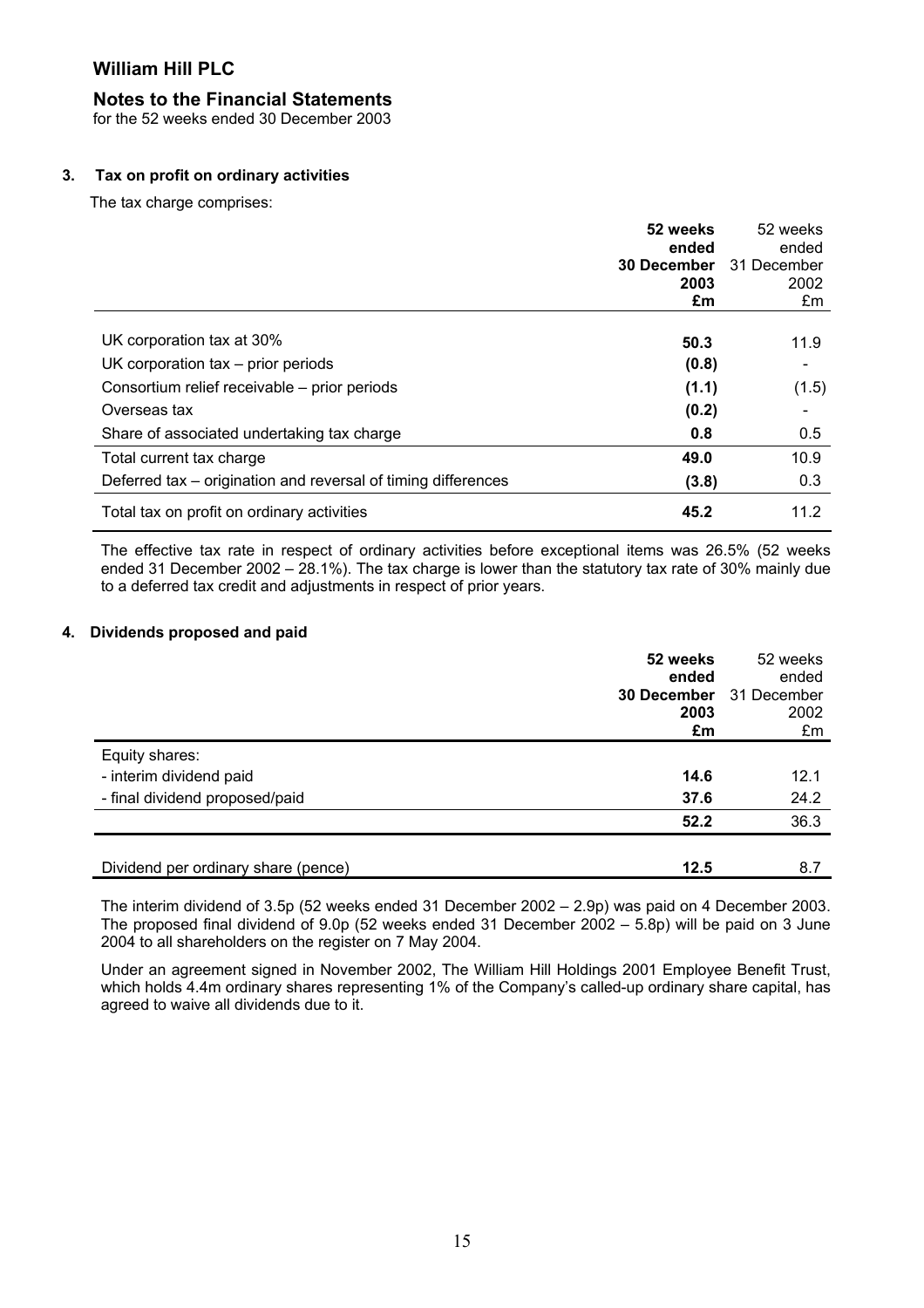#### **Notes to the Financial Statements**

for the 52 weeks ended 30 December 2003

#### **5. Earnings per share**

The basic, adjusted and diluted earnings per share are calculated based on the following data:

|                                                                    | 52 weeks<br>ended  | 52 weeks<br>ended |
|--------------------------------------------------------------------|--------------------|-------------------|
|                                                                    | <b>30 December</b> | 31 December       |
|                                                                    | 2003<br>£m         | 2002<br>£m        |
|                                                                    |                    |                   |
| Profit after tax for the financial period                          | 125.6              | 21.2              |
| Exceptional items - operating items                                |                    | 20.1              |
| Exceptional items - interest                                       |                    | 29.0              |
| Exceptional items - taxation                                       |                    | (11.7)            |
| Profit after tax for the financial period before exceptional items | 125.6              | 58.6              |

|                                            | <b>Number (m)</b> Number (m) |       |
|--------------------------------------------|------------------------------|-------|
| Basic weighted average number of shares    | 418.7                        | 347.6 |
| Dilutive potential ordinary shares:        |                              |       |
| Employee share awards and options          | 5.3                          | 1.7   |
| Dilutive weighted average number of shares | 424.0                        | 349.3 |

The basic weighted average number of shares excludes shares held by The William Hill Holdings 2001 Employee Benefit Trust, as required by FRS 14 'Earnings per share'. The effect of this is to reduce the average number of shares in the 52 weeks ended 30 December 2003 by 4.4m (52 weeks ended 31 December 2002 – 5.4m).

An adjusted earnings per share based on profit for the financial period before exceptional items has been presented in order to highlight the underlying performance of the Group.

#### **6. Reconciliation of movements in equity shareholders' funds**

|                                                                | <b>30 December</b><br>2003 | 31 December<br>2002 |
|----------------------------------------------------------------|----------------------------|---------------------|
|                                                                | £m                         | £m                  |
| Profit for the financial period                                | 125.6                      | 21.2                |
| Other recognised gains and losses relating to the period (net) | (2.5)                      | (25.5)              |
|                                                                | 123.1                      | (4.3)               |
| <b>Dividends</b>                                               | (52.2)                     | (36.3)              |
| Issue of share capital including share premium                 |                            | 340.0               |
| Redemption of preference shares                                |                            | (1.0)               |
| Share issue costs                                              |                            | (12.7)              |
| Shares to be issued                                            |                            | 2.1                 |
| Profit on sale of shares realised by Employee Benefit Trust    |                            | 2.2                 |
| Net addition to equity shareholders' funds                     | 70.9                       | 290.0               |
| Opening equity shareholders' funds/(deficit)                   | 249.3                      | (40.7)              |
| Closing equity shareholders' funds                             | 320.2                      | 249.3               |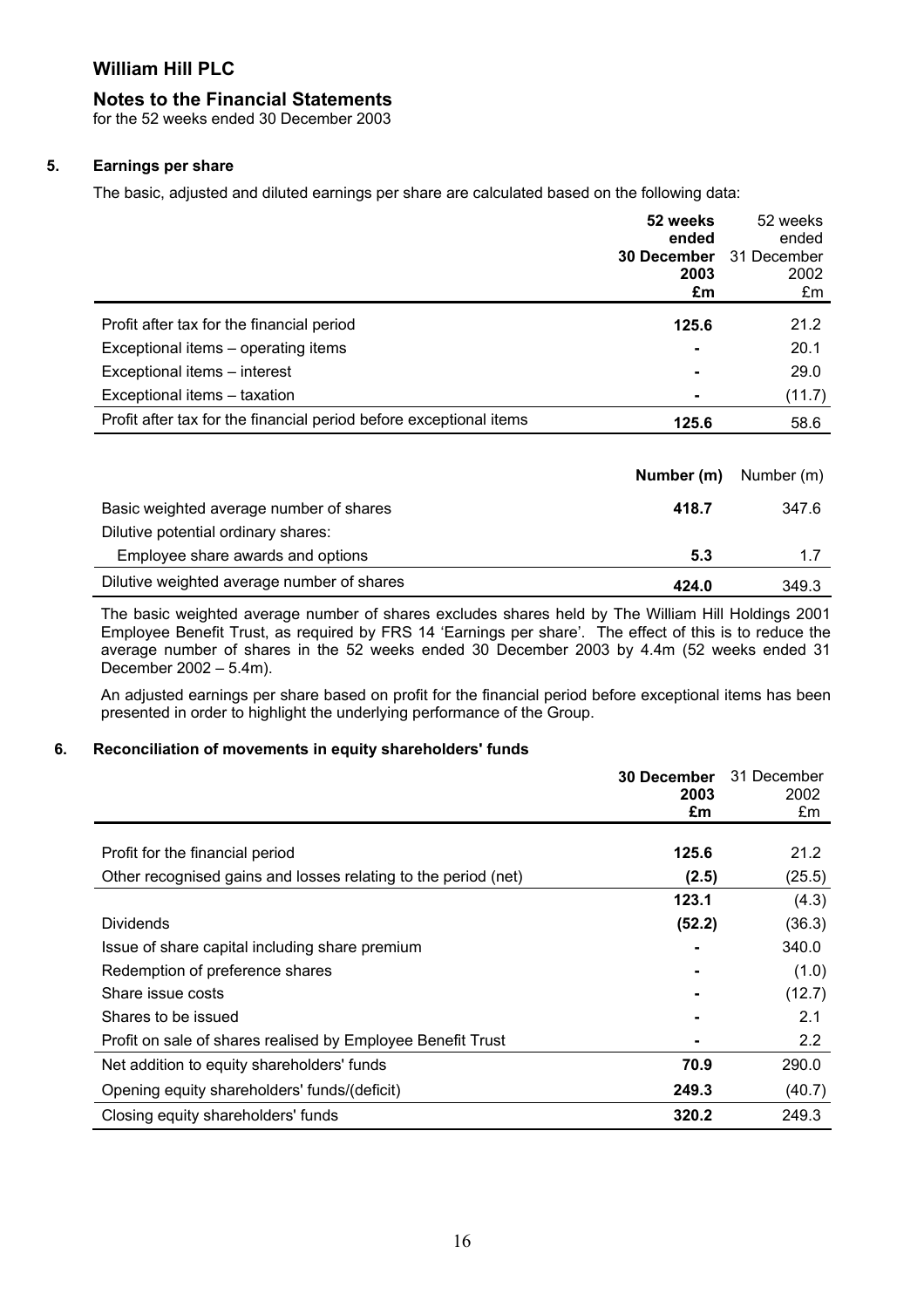## **Notes to the Financial Statements**

for the 52 weeks ended 30 December 2003

#### **7. Reconciliation of operating profit to net cash inflow from operating activities**

|                                                      | 52 weeks<br>ended              | 52 weeks<br>ended |
|------------------------------------------------------|--------------------------------|-------------------|
|                                                      | <b>30 December</b> 31 December |                   |
|                                                      | 2003                           | 2002              |
|                                                      | £m                             | £m                |
|                                                      |                                |                   |
| Operating profit                                     | 198.8                          | 118.9             |
| Depreciation                                         | 18.4                           | 16.7              |
| Profit on sale of fixed assets                       |                                | (0.1)             |
| Amortisation of EDIP and LTIP                        | 1.6                            | 0.7               |
| Increase in debtors                                  | (1.5)                          | (2.6)             |
| Increase in creditors                                | 7.2                            | 0.8               |
| Cost of shares to be issued                          | $\blacksquare$                 | 2.1               |
| Defined benefit pension cost less cash contributions |                                | 0.8               |
| Net cash inflow from operating activities            | 224.5                          | 137.3             |

The Brough Park acquisition contributed £0.6m to net cash inflow from operating activities in the period between 3 March 2003 (date of acquisition) and 30 December 2003. No other significant cash flows were created by this acquisition in this period.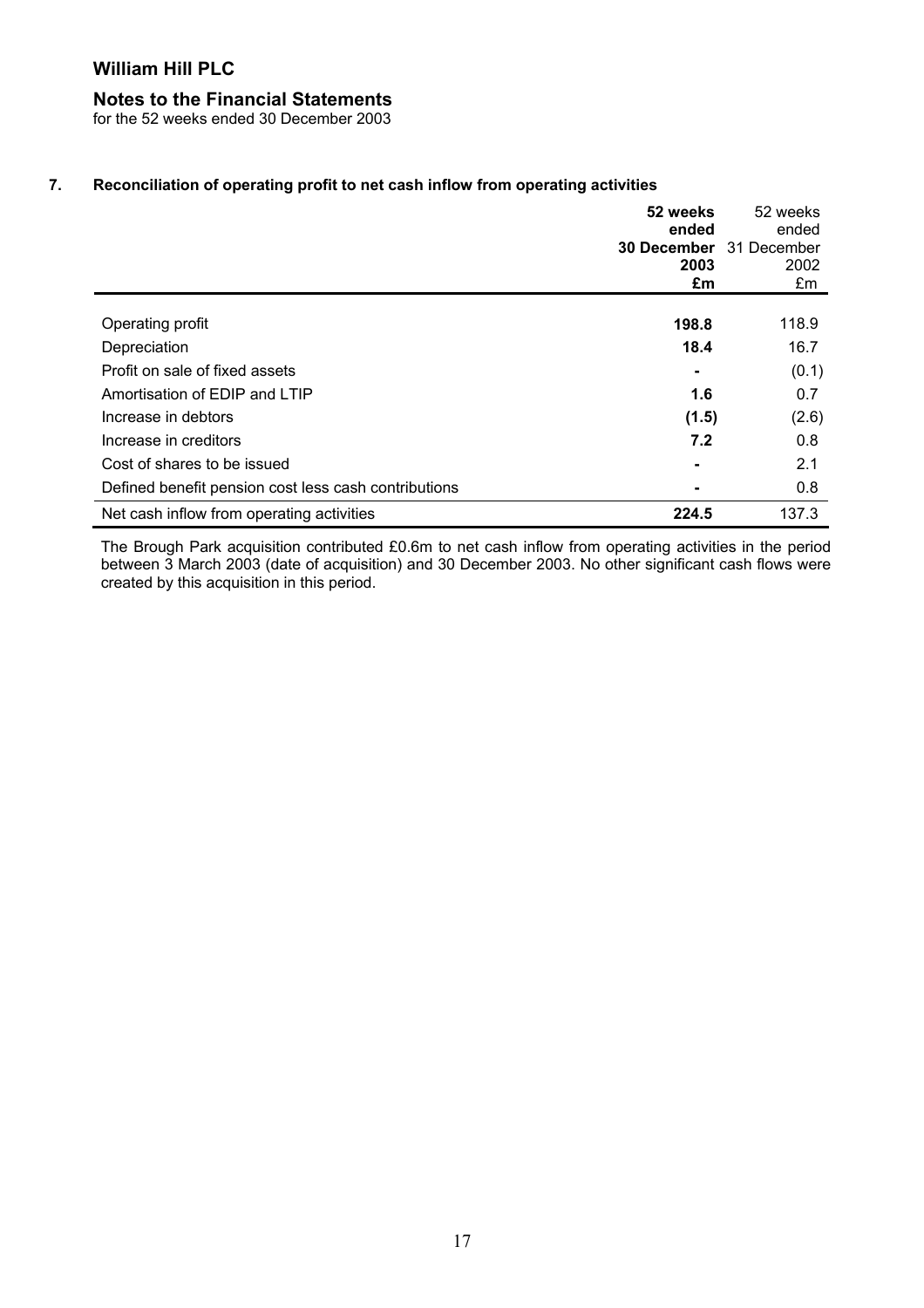#### **Notes to the Financial Statements**

for the 52 weeks ended 30 December 2003

## **8. Analysis of cash flows**

|                                                    | 52 weeks             | 52 weeks             |
|----------------------------------------------------|----------------------|----------------------|
|                                                    | ended<br>30 December | ended<br>31 December |
|                                                    | 2003                 | 2002                 |
|                                                    | £m                   | £m                   |
| Returns on investments and servicing of finance:   |                      |                      |
| Interest received                                  | 1.6                  | 2.7                  |
| Interest paid                                      | (24.0)               | (36.9)               |
| Exceptional interest cash outflow                  |                      | (14.2)               |
| Net cash outflow                                   | (22.4)               | (48.4)               |
| Capital expenditure and financial investment:      |                      |                      |
| Purchase of fixed assets                           | (18.8)               | (20.8)               |
| Sale of tangible fixed assets                      | 0.3                  | 0.4                  |
| Net cash outflow                                   | (18.5)               | (20.4)               |
| <b>Acquisitions:</b>                               |                      |                      |
| Purchase of subsidiary undertaking                 | (5.7)                | (21.7)               |
| Net cash acquired with subsidiary undertaking      | 0.8                  | 0.9                  |
| Net cash outflow                                   | (4.9)                | (20.8)               |
| Financing:                                         |                      |                      |
| Issue of ordinary shares                           |                      | 340.0                |
| Expenses of issue of ordinary shares               |                      | (12.7)               |
| Redemption of preference shares                    |                      | (1.0)                |
| Sale proceeds of Employee Benefit Trust share sale |                      | 5.2                  |
| New borrowings net of finance costs                |                      | 519.0                |
| Loan facilities repaid                             | (116.4)              | (942.5)              |
| Net cash outflow                                   | (116.4)              | (92.0)               |